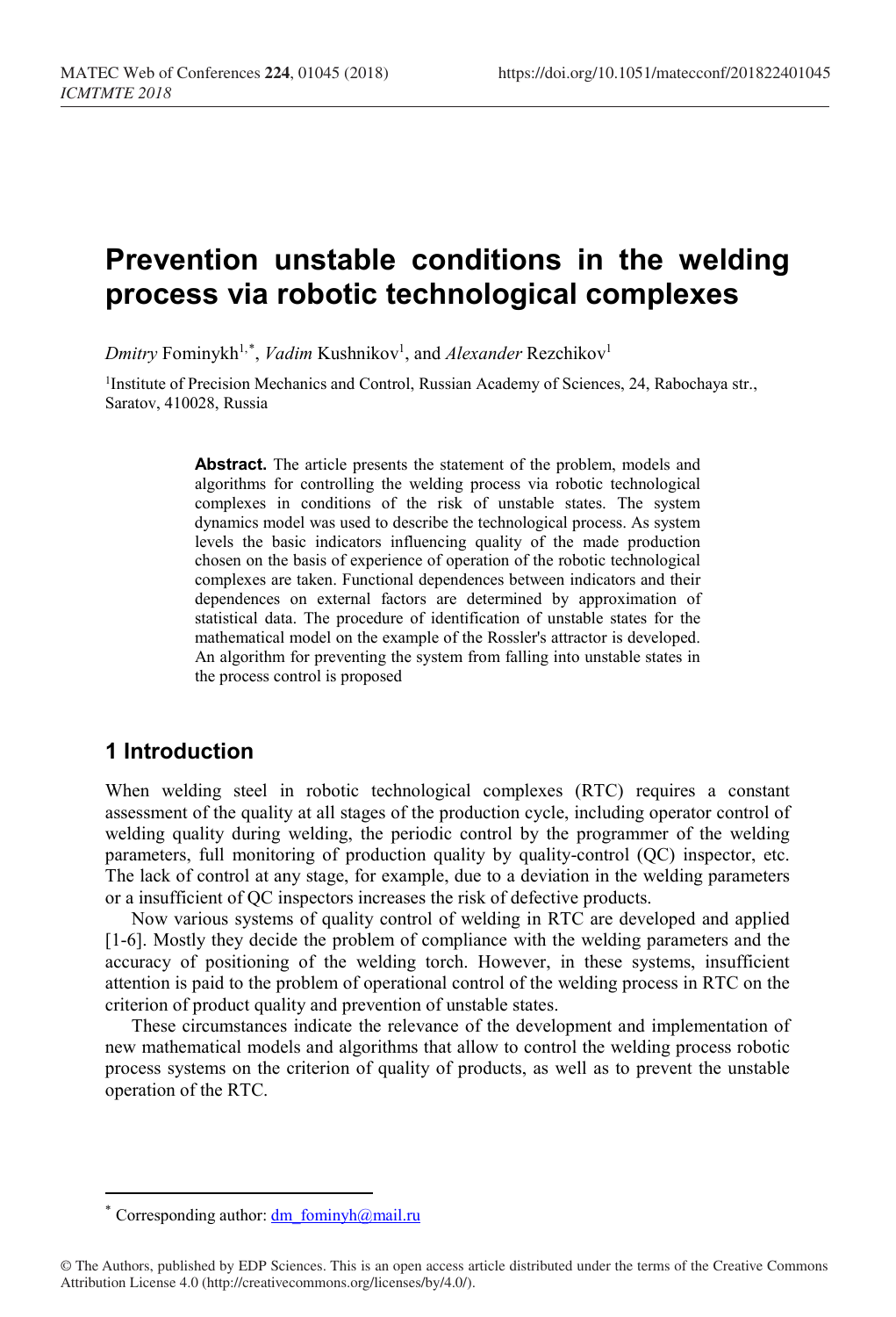### **2 Statement of the problem**

Taking into account experience of RTC operation, it is possible to define the main indicators of technological process influencing quality of the made production. The highest quality of production is reached at the minimum deviation of values of these indicators from the set values. Then the statement of the problem is as follows: to develop mathematical models and algorithms that allow to find the vector of control actions **p**(t)∈{**P**} on the time interval  $[t_P, t_F]$ , minimizing the target function:

$$
Q(t) = \sum_{i=1}^{n} (X_i^*(t) - X_i(t))^2 \omega_i \to \min
$$
 (1)

where  $X_i(t)$ ,  $i = 1,2,...,n$  is factual quality indicators of the welding process in the RTC;  $X_i^*(t)$  is the set value of indicator  $X_i$ ,  $\omega_i$  is weight coefficient of the *i*-th indicator. When solving the problem of minimizing the function  $O(t)$ , it is important to exclude the system from entering a chaotic state. To do this, we introduce a constraint:

$$
\forall j \bigg( \rho_j(\mathbf{s}, \mathbf{s}^*_j) > \varepsilon \bigg), j = 1, 2, ..., m \tag{2}
$$

where  $\mathbf{s} = \{X_1(t), X_2(t), \ldots, X_n(t)\}\$ is the vector of the current system state,  $\mathbf{s} \in \mathbf{S}$ ;  $\mathbf{S}^*$  – set of vectors of possible system states,  $S^*$  is the subset of state vectors in which the system goes unstable,  $S^* \subseteq S$ ,  $s^* \in S^*$ ;  $\rho - a$  metric that defines the distance between two states in the space **S**; ε is the specified constant.

#### **3 Mathematical model**

Due to the complexity of the control object, the use of methods of calculus of variations to solve the problem  $(1)$ – $(2)$  is difficult. Therefore, to describe the relationship between the elements of the welding process in RTC the model of system dynamics was chosen [7–8]. The system dynamics model allows to construct differential equations of the following type for the main phase variables (system levels):

$$
dy(t)/dt = y^{+}(t) - y^{-}(t)
$$
 (3)

where  $y^+(t)$  is the positive rate of the variable  $y(t)$ , including all the factors that cause the growth of the variable  $y(t)$ ;  $y^{-}(t)$  is the negative rate of variable y, including all factors that cause the decrease of the variable  $y(t)$ .

The following indicators of the welding process in RTC are identified as system levels:

 $X_1$  is the number of defective beams per 100 units of production;  $X_2$  is the quantity of RTC operators;  $X_3$  is the average number of stops of RTC per cycle;  $X_4$  is average length of defective welds per 1 unit of production;  $X_5$  is fulfilled works on scheduled maintenance of RTC;  $X_6$  is the quantity of programmers;  $X_7$  is the quantity of adjusters of welding equipment;  $X_8$  is the quantity of QC inspectors;  $X_9$  is quantity of workshop technologists;  $X_{10}$  is the number of days of delay in the supply of materials and spare parts for repairing RTC;  $X_{11}$  is average deviation of welding arc voltage;  $X_{12}$  is average current deviation on the engine of the wire feed unit;  $X_{13}$  is the average deviation of the manipulator from the programmed trajectory; *X*<sup>14</sup> is presence in the workplace of the necessary technological documentation;  $X_{15}$  is deflection of shielding gas pressure;  $X_{16}$  is deflection of compressed air pressure;  $X_{17}$  is production plan for a set period, in units of product;  $X_{18}$  is the number of beams adopted by the QC inspectors from the first presentation.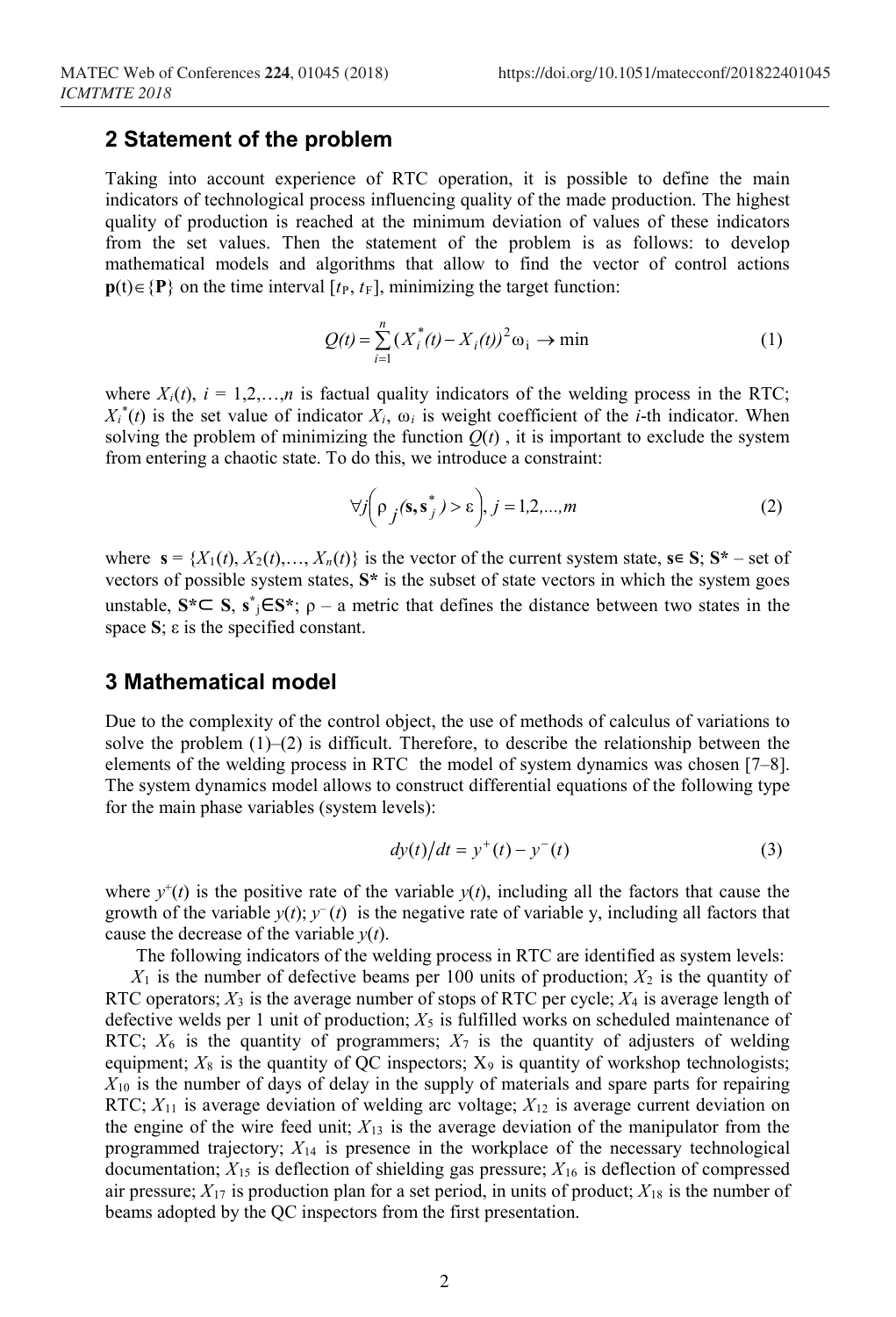In addition, the model includes external factors that affect the above characteristics:

 $O_0$  is the number of RTC operators at the beginning of the period;  $O_{in}$  is number of recruited RTC operators for the period; *Oou*<sup>t</sup> is the number of dismissed RTC operators for the period;  $S_m$  is number of production shifts;  $R_w$  is the number of RTC involved in the production process;  $N_{st}$  is the number of RTC stops per period;  $S^*$  is permissible number of RTC stops per welding cycle;  $L_d$  is total length of defective weld seams for the period;  $L^*$  is estimated length of defective weld seams for the period;  $M_f$  is the number of completed activities of the scheduled preventive maintenance of RTC; *Mp* is the number of planned activities of the scheduled preventive maintenance of RTC;  $P_0$  is the quantity of programmers at the beginning of the period;  $P_{in}$  is the quantity of recruited programmers for the period;  $P_{out}$  is the quantity of laid-off programmers for the period;  $R_0$  is the quantity of adjusters of welding equipment at the beginning of the period; *Rin* is the quantity of recruited adjusters of welding equipment for the period; *Rout* is the quantity of dismissed adjusters of welding equipment for the period;  $C_0$  is the quantity of QC inspectors at the beginning of the period; *Сin* is the quantity of recruited QC inspectors for the period; *Cout* is the quantity of dismissed QC inspectors for the period;  $T_0$  is the quantity of workshop technologists at the beginning of the period;  $T_{in}$  is the quantity of recruited workshop technologists for the period; *Tout* is the quantity of dismissed workshop technologists for the period;  $N_r$  is the duration of repair of RTC;  $D_f$  is the actual delivery time of spare parts and materials for repair of the RTC;  $D<sub>p</sub>$  is the planned delivery time of spare parts and materials for repair of RTC;  $\Delta_U$  is the average deviation of the welding arc voltage from the nominal value;  $\Delta^*$  *U* is the permissible deviation of the welding arc voltage from the nominal value;  $\Delta$ *I* is the average deviation of the current on the motor of the wire feed unit from the nominal value;  $\Delta^*$  *I* is the permissible current deviation on the motor of the wire feed unit from the nominal value;  $\Delta T$  is the average deviation of the manipulator from the programmed trajectory;  $\Delta^*T$  is the permissible deviation of the manipulator from the programmed trajectory;  $Td_f$  is the actual number of documents of the technological process;  $Td_p$  is the the required number of documents of the technological process;  $\Delta_{PG}$  is the average deviation of the pressure of shielding gas;  $\Delta^*_{PG}$  is the permissible deviation of the pressure of shielding gas;  $\Delta_{PV}$  is the average deviation of the pressure of compressed air;  $\Delta^*_{PV}$  is the permissible deviation of compressed air pressure;  $N_{TP}$  is the number of beams assembled in accordance with the technological process;  $N_d$  is the number of beams adopted to QC inspectors from the first presentation for the period;  $A<sub>b</sub>$  is the number of acts on nonconforming products for the period.

For the variable  $X_1$ , the differential equation (3) has the form:

$$
dX_1(t)/dt = (N_W f_1(X_3) f_2(X_{11}) f_3(X_{12}) f_4(X_{13}) - (N_S f_5(X_2) f_6(X_8) f_7(X_{17}))
$$
\n(4)

Equations for other variables are compiled in a similar way. As a result, the system of equations based on the mathematical model of system dynamics will look as follows: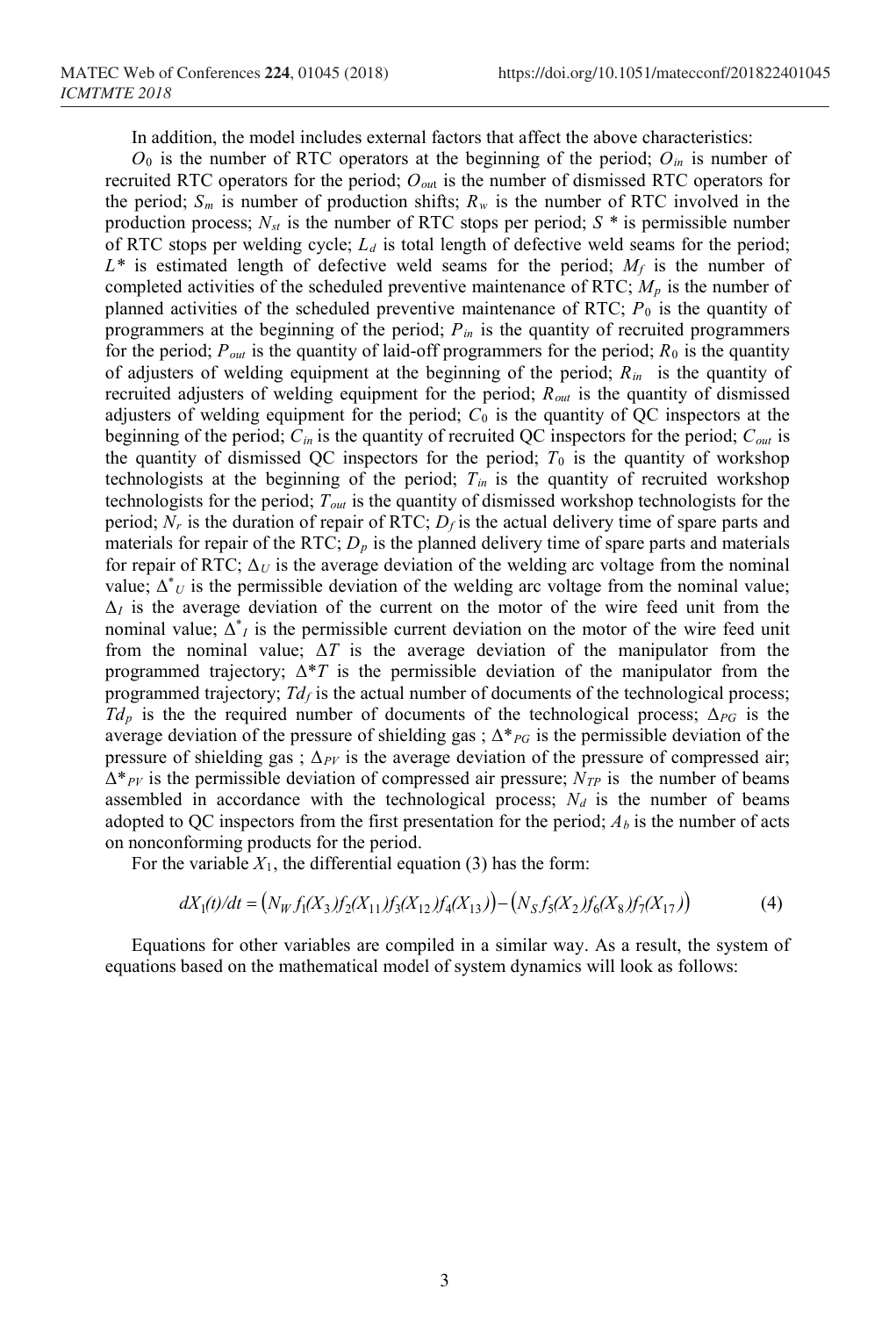$$
\begin{cases}\n dX_1(t)/dt = N_W f_1(X_3) f_2(X_{11}) f_3(X_{12}) f_4(X_{13}) - N_S f_5(X_2) f_6(X_8) f_7(X_{17}) \\
 dX_2(t)/dt = (O_0 + O_{in}) f_{12}(X_{17}) - (Sm + Rw + O_{out}) \\
 dX_3(t)/dt = N_{st}/N_W f_8(X_{10}) f_9(X_{15}) f_{10}(X_{16}) - S^* f_{11}(X_2) \\
 dX_4(t)/dt = Ldf_{13}(X_{15}) f_{14}(X_{16}) - L^* f_{15}(X_2) \\
 dX_5(t)/dt = M_f f_{16}(X_6) f_{17}(X_7) - M_p f_{18}(X_{10}) \\
 dX_6(t)/dt = (P_0 + P_{in}) f_{19}(X_{17}) - (Sm + Rw + P_{out}) \\
 dX_7(t)/dt = (R_0 + R_{in}) f_{20}(X_{17}) - (Sm + Rw + R_{out}) \\
 dX_8(t)/dt = (C_0 + C_{in}) f_{21}(X_{17}) - (Sm + Rw + C_{out}) \\
 dX_9(t)/dt = (T_0 + T_{in}) f_{22}(X_{17}) - T_{out} \\
 dX_{10}(t)/dt = (Nr + D_f) f_{23}(X_{17}) - D_p \\
 dX_{11}(t)/dt = A_U - \Delta_U^* f_{24}(X_5) \\
 dX_{12}(t)/dt = A_I - \Delta_I^* f_{25}(X_5) \\
 dX_{13}(t)/dt = A_I - \Delta_I^* f_{25}(X_5) \\
 dX_{14}(t)/dt = Td_f f_{27}(X_9) - Td_p \\
 dX_{15}(t)/dt = A_{PV} - \Delta_{PV}^* f_{29}(X_{17}) \\
 dX_{16}(t)/dt = A_{PV} - \Delta_{PV}^* f_{29}(X_{17}) \\
 dX_{17}(t)/dt = N_{VP} f_{30}(X_9) - N_W \\
 dX_{18}(t)/dt = N_{VP} f_{30}(X_9) - N_W \\
 dX_{18}(t)/dt = N_{V} f_{31}(X_6) f_{32}(X_7) f_{33}(X_8) f_{34}(X_{14}) - (Ab + Ld) f_{35}(X_1) f_{36}(X_4)\n\end{cases}
$$

where  $f(X_i)$  is the functional dependence on indicator  $X_i$ , obtained as a result of polynomial approximation of statistical data.

Due to the high dimensionality and nonlinearity, it is difficult to obtain an analytical solution of the system of equations (5), so the values of indicators  $X_1, X_2,..., X_{18}$  are determined by its numerical solution.

Further, to solve the problem (1) , it is necessary to find the vector of control actions to minimize the function  $Q(t)$ . Control actions are implementing in the form of activities plan  $\mathbf{p}_i \in \{P\}, j = 1, 2, ..., N$ :

By calculating the values of the  $Q(t)$  function for each plan  $\mathbf{p}_j \in \{P\}$  on a given time interval, we can define an action plan which implementation minimizes the target function and is therefore a solution to the problem (1).

#### **4 Identification of chaotic states**

To fulfill the condition (2) it is necessary to develop an algorithm for identification of unstable states. Determine in advance all the possible unstable states is not possible, so we take as a basis one of the most common types of chaos – the Rossler attractor. During the further operation of the system, the set of possible unstable states will be replenished.

Let's define the values of the main indicators of quality  $X_1$  (the number of defective beams per 100 units of production), *X*<sup>4</sup> (average length of defective welds per 1 unit of production) and *X*<sup>18</sup> (the number of beams adopted by the QC inspectors from the first presentation), in which the system (5) takes the form of a Rossler's system of equations: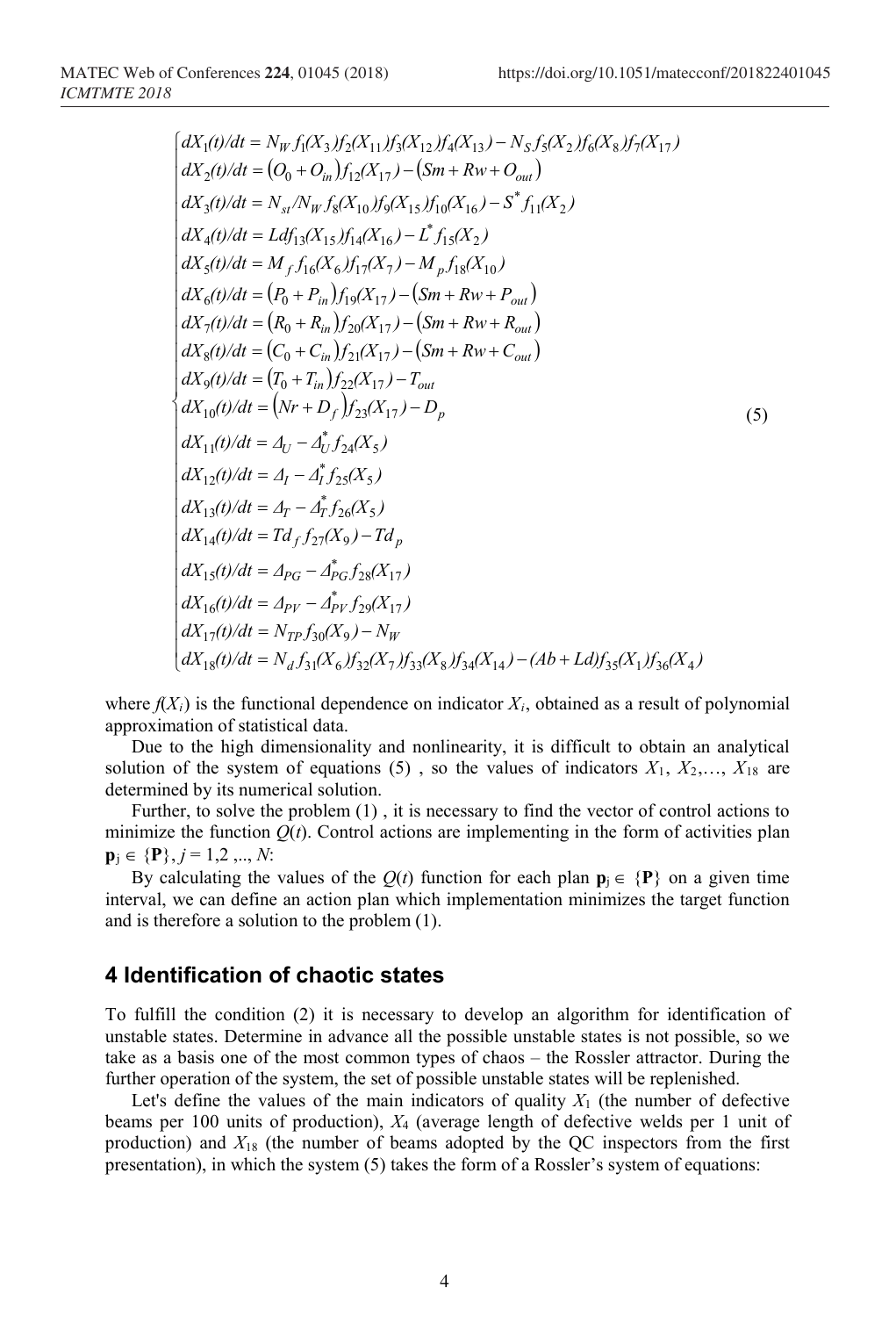$$
\begin{cases} dX_1(t)/dt = -X_4(t) - X_{18}(t) \\ dX_4(t)/dt = X_1(t) + aX_4(t) \\ dX_{18}(t)/dt = b + X_{18}(t)(X_1(t) - c) \end{cases}
$$

when  $a = b = 0,2$ ;  $c = 5,7$ .

$$
\begin{cases}\nX_4(t) + X_{18}(t) + N_W X_3(t)(1 - X_{12}(t)(X_{13}(t) - X_{11}(t) + 1)) - N_S(X_8(t) - 2X_{17}(t) - \\
-X_2(t)(1 - X_{17}(t)) + 3) = 0 \\
Ld(0,247 - 0,081X_{15}(t) + X_{16}(t)(0,268 - 0,088X_{15}(t))) - L^*(0,914 - 0,473X_2(t)) - \\
-X_1(t) - 0,2X_4(t) = 0 \\
(Ab + Ld)(1,28 - 0,66X_4(t) + X_1(t)(0,67X_4(t) - 1,3)) - N_d(16X_{14}(t) + X_7(t)(X_{14}(t) + \\
+ 20X_8(t) + 87) - X_6(t)(X_7(t) + 3X_8(t) + 12) + 4X_8(t)(X_{14}(t) + 29) + 518) - \\
-X_1(t)X_{18}(t) - 5,7X_{18}(t) = 0,2\n\end{cases} (6)
$$

The existence of a nonzero solution of the system of equations (6) will be a necessary condition for the existence of an unstable state. A positive value of the highest Lyapunov exponent will be a sufficient condition for the system to be chaotic [9].

The found solutions of the system of equations (6) are entered into the database of unstable states of the system. In solving the problem (1) control actions are selected so that the system does not fall into one of the unstable states. The database of unstable states can be replenished using other types of chaos: Lorenz, Nose-Hoover attractors, etc.

Thus, the solution of problem  $(1)$ – $(2)$  consists of the following stages:

• Сonstruct the mathematical model (4) describing technological process of welding in RTC and allowing to calculate values of *Q*(*t*),

• Determine the vector of control actions in the form of an activities plan that minimizes the function  $Q(t)$ ,

• Form the state vector **s+**, , to which the system will go after the selected control action,

• Find the distance from **s+** to the nearest unstable state **s\*** <sup>j</sup>∈**S\*** via metric:

$$
\rho(\boldsymbol{s}_i,\boldsymbol{s}_j)=\sqrt{\sum_{k=l}^n(\omega_i\big(X_k^{(i)}-X_k^{(j)}\big)^2)}
$$

• If the condition (2) is satisfied, the problem was solved, otherwise it is necessary to return to step 2 to select the control action vector, excluding the already selected vector.

# **5 Conclusion**

The statement of a problem of management of process of welding in RTC in the conditions of risk of emergence of unstable states is developed in this article . The welding process parameters affecting the quality of products are selected, the mathematical model of system dynamics which allows to determine their changes in a given time interval is developed.

The algorithm of identification of chaotic states on the example of the attractor Ressler is also offered. The procedure of prevention chaotic conditions is developed. Currently, the developed mathematical software undergo testing on the basis of a complex of technical means of control RTC Kawasaki at OJSC "Transmash "(Engels, Russia) by methods [10– 16].